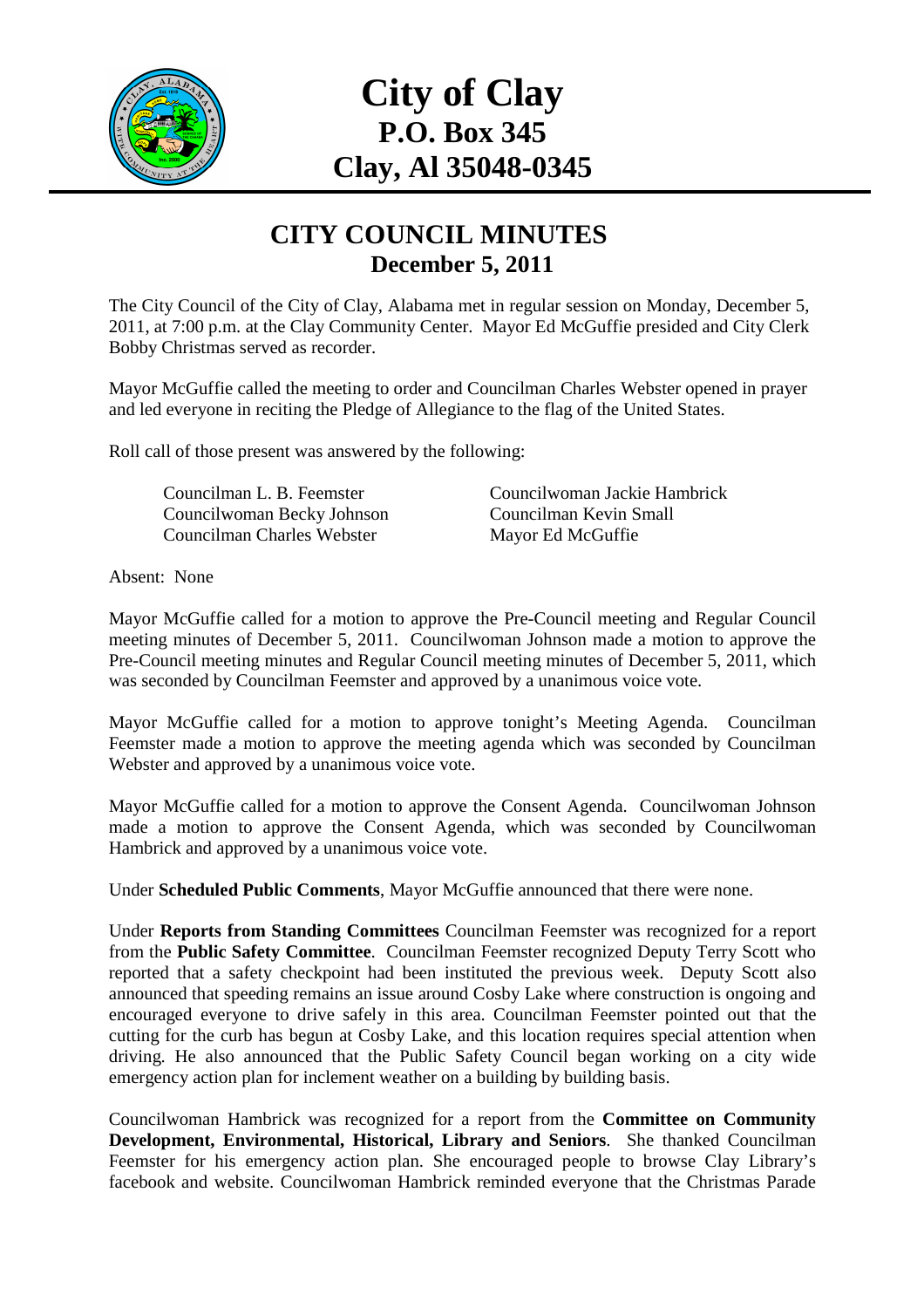

will be held December 10, at 3:00 p.m. and encouraged everyone to participate. She called on Mr. Guy Scott for a report from the Seniors Center. He stated that the seniors remain busy and reminded everyone that Linda Love keeps a monthly calendar. She announced that the parade's Grand Marshall will be Senator Slade Blackwell and his 3 children. Councilwoman Hambrick also announced that Miss Alabama will be at the parade. She reported that, despite the SEC Championship game, the Christmas Tree Lighting had a good turnout and that Miss Clay Chalkville High School 2011, Olivia Vaughn, was present and led the countdown.

Under **Committee on Annexation, Business, Census, Planning & Zoning and Schools**, Councilwoman Johnson announced the Clay Pinson Chamber of Commerce Christmas Party would be on December 12, 2011, at 6:30 pm at the Seafood Market. The cost will be \$12 per person or \$20 per couple. She announced the Clay Elementary School Choir Christmas program and PTA meeting would be on December 8 at 6:30 p.m. Councilwoman Johnson also announced the Jingle Bell Run fundraiser for Physical Education Department on December 16, at 4:00 p.m., at Clay Elementary School. The cost to participate is \$10 per person. Councilwoman Johnson made a motion to appoint Andy Driggers to the Board of Zoning Adjustments, which was seconded by Councilman Feemster and approved by unanimous voice vote.

Councilman Small was recognized for a report from the **Committee on Building Inspections, Sanitation, Streets and Utilities** and stated that the Public Works Department continues to work to get the city ready for Christmas festivities, such as the Christmas Tree Lighting and Christmas Parade; and reported that they continue to work at Cosby Lake and the ballpark.

**Councilman Webster** was recognized for a report on the **Committee on Parks and Recreation.** He thanked the Public Works department for their hard work. He announced a plan to continue the split rail fence on Old Springville Road at the Cosby Lake Park. Councilman Webster encouraged attendance at the Community Singing, which will be held on December 10, 2011, at 6:00 pm.

Mayor McGuffie reminded everyone of the One Mile Walk around Cosby Lake tomorrow December 6. Mayor McGuffie announced that the first segment was scheduled to air on Fox 6 at 6:50 a.m.

Under Reading **of Petitions, Applications, Complaints, Appeals, Communications, etc.** there was nothing to report.

Under the **City Clerk's Report**, City Clerk Bobby Christmas reported the account balances in the 4  $\&$  5 Cent Gasoline Fund = \$83,111.23; 7 Cent Gasoline Fund = \$99,248.87; Capital Improvement Fund =  $$541,179.51$ ; Concession Stand =  $$3,634.21$ ; Contractors Bond = \$43,375.76; General Fund =  $$238,687.86$ ; Library Fund =  $$6,502.53$ ; and Senior Citizens Fund = \$8,593.82.

Under **Resolutions, Ordinances, Orders and Other Business** Mayor McGuffie called for a motion to enter into unanimous consent. Councilman Small made a motion to suspend the regular rules of order and enter into unanimous consent which was seconded by Councilwoman Johnson.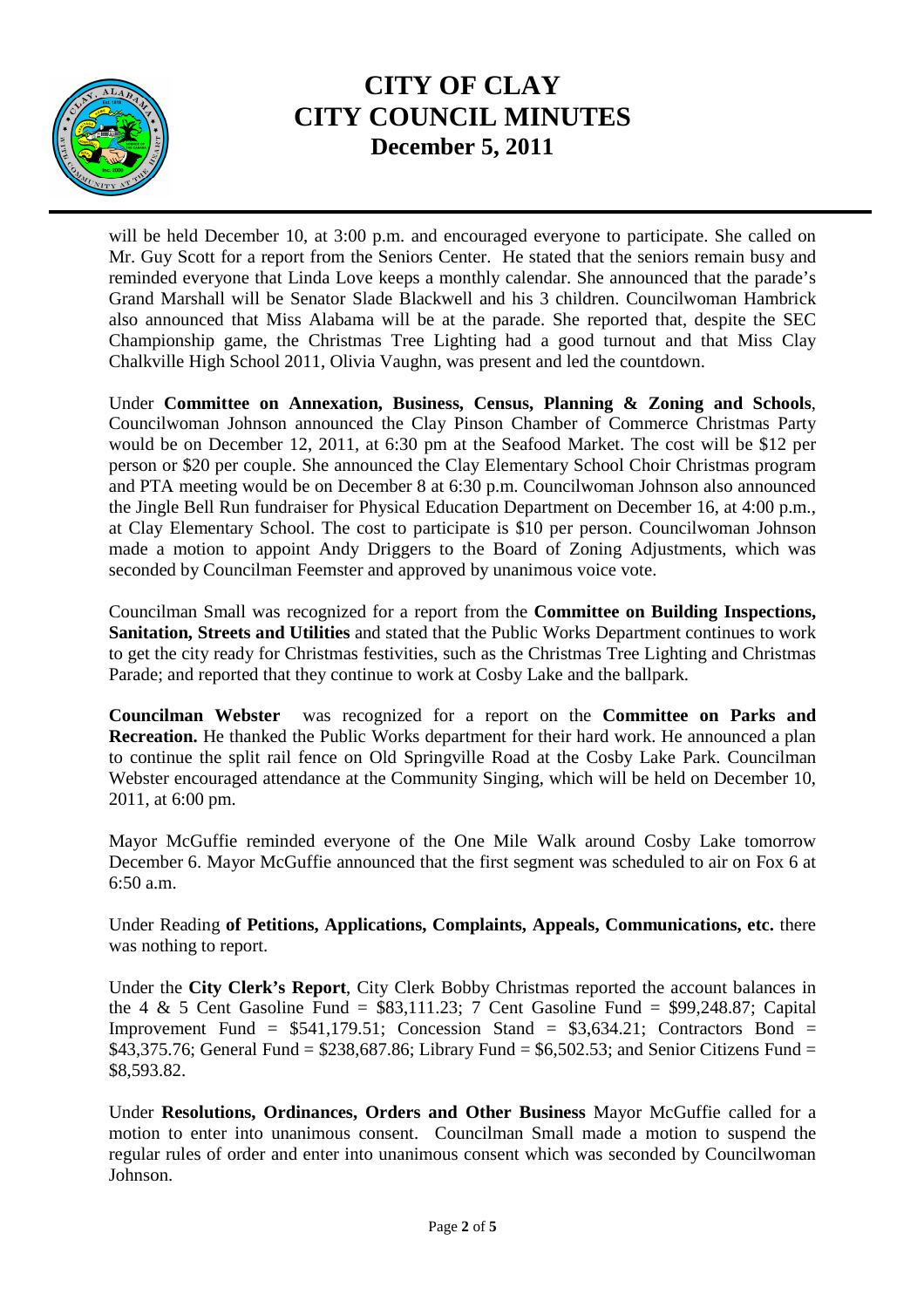

That motion was put before the Council and a roll call vote was conducted with the results as follows:

Yeas: Council members Feemster, Hambrick, Johnson, Small, Webster and Mayor McGuffie

Nays: None

Mayor McGuffie introduced Resolution 2011 – 33, A Resolution Designating Meeting Times for The Environmental Committee, which was read by City Clerk Bobby Christmas.

Councilwoman Johnson made a motion to approve Resolution 2011 – 33 which was seconded by Councilman Small.

The motion was put before the Council and a roll call vote was conducted with the results as follows:

Yeas: Council members Feemster, Hambrick, Johnson, Small, Webster and Mayor McGuffie

Nays: None

Mayor McGuffie introduced Resolution 2011 – 34, A Resolution Designating Meeting Times for The Finance Committee, which was read by City Clerk Bobby Christmas.

Councilwoman Johnson made a motion to approve Resolution 2011 – 34 which was seconded by Councilman Feemster.

The motion was put before the Council and a roll call vote was conducted with the results as follows:

Yeas: Council members Feemster, Hambrick, Johnson, Small, Webster and Mayor McGuffie

Nays: None

Mayor McGuffie introduced Resolution 2011 – 35, A Resolution Designating Meeting Times for The Park Board, which was read by City Clerk Bobby Christmas.

Councilman Webster made a motion to approve Resolution 2011 – 35 which was seconded by Councilman Feemster.

The motion was put before the Council and a roll call vote was conducted with the results as follows:

Yeas: Council members Feemster, Hambrick, Johnson, Small, Webster and Mayor McGuffie

Nays: None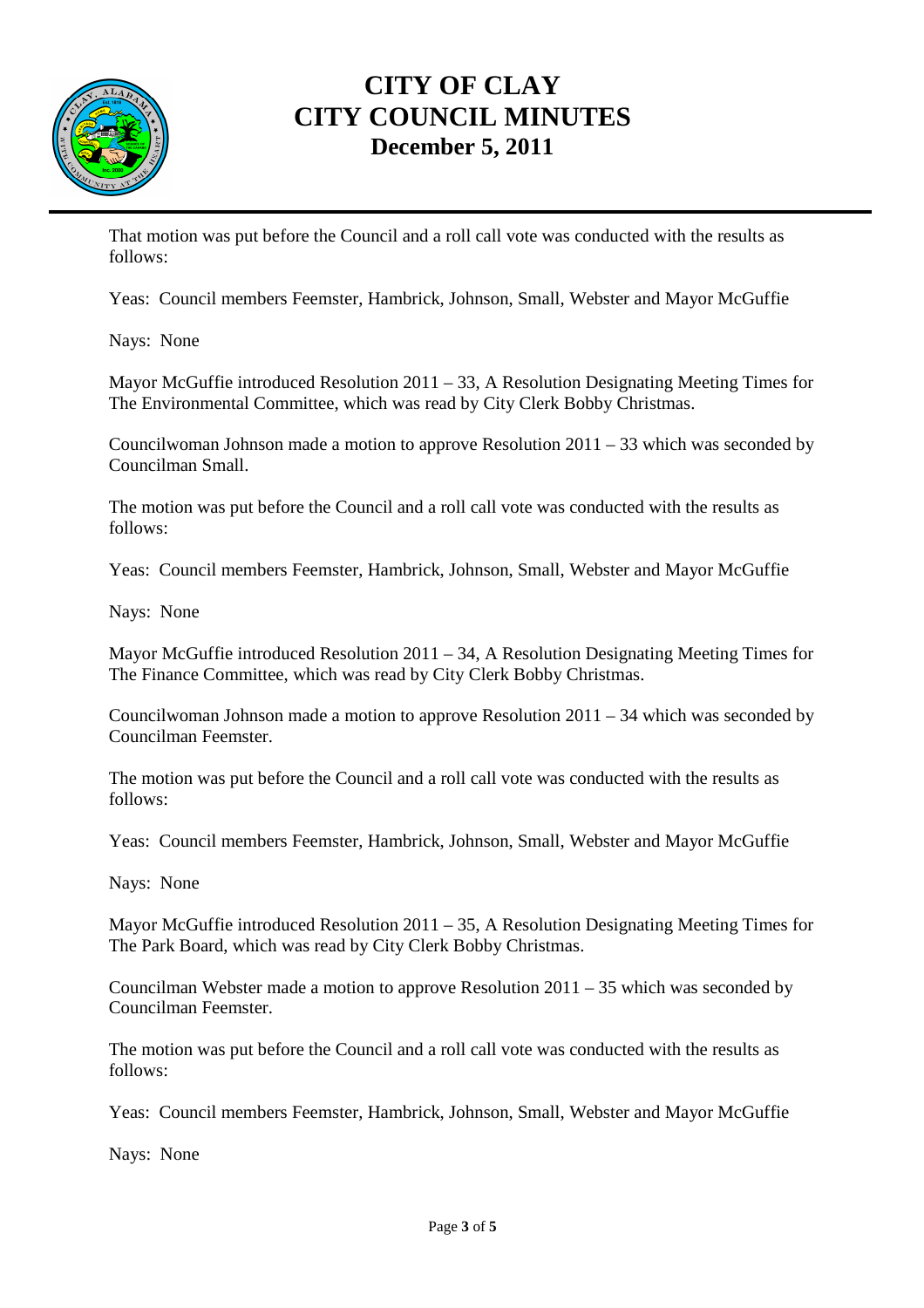

Mayor McGuffie introduced Resolution 2011 – 36, A Resolution Designating Meeting Times for The Public Safety Committee, which was read by City Clerk Bobby Christmas.

Councilman Feemster made a motion to approve Resolution 2011 – 36 which was seconded by Councilwoman Hambrick.

The motion was put before the Council and a roll call vote was conducted with the results as follows:

Yeas: Council members Feemster, Hambrick, Johnson, Small, Webster and Mayor McGuffie

Nays: None

Mayor McGuffie introduced Resolution 2011 – 37, A Resolution Designating Meeting Times for The School Committee, which was read by City Clerk Bobby Christmas.

Councilwoman Johnson made a motion to approve Resolution  $2011 - 37$  which was seconded by Councilman Feemster.

The motion was put before the Council and a roll call vote was conducted with the results as follows:

Yeas: Council members Feemster, Hambrick, Johnson, Small, Webster and Mayor McGuffie

Nays: None

Mayor McGuffie introduced Resolution 2011 – 38, A Resolution for An Interlocal Contract for Cooperative Purchasing, which was read by City Clerk Bobby Christmas.

Councilwoman Johnson made a motion to approve Resolution 2011 – 38 which was seconded by Councilwoman Hambrick.

Councilman Feemster explained that the contract will satisfy the state bid law as well as save time and money when purchasing equipment for the city, and asked if City Attorney Russell Steen has read and is comfortable with the contract. City Attorney Russell Steen would like the contract to state that it complies with the state bid law.

Councilwoman Johnson withdrew her motion to approve Resolution 2011-38, and motioned to table the Resolution for further review, which was seconded by Councilwoman Hambrick.

The motion was put before the Council and a roll call vote was conducted with the results as follows:

Yeas: Council members Feemster, Hambrick, Johnson, Small, Webster and Mayor McGuffie

Nays: None